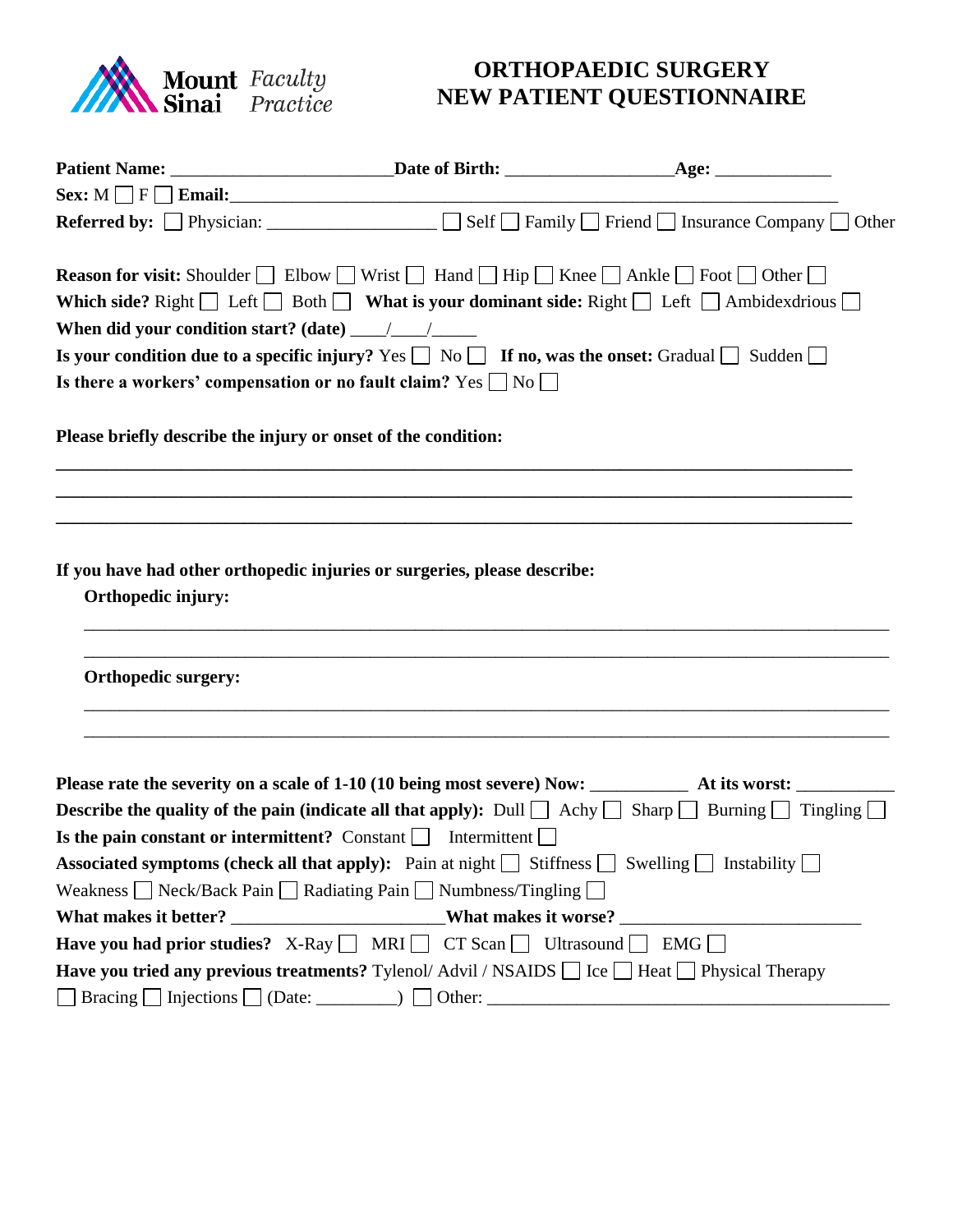| Name                                |               | Dose/Frequency                                                                                                                                                                 | Name                           |                  | Dose/Frequency              |  |
|-------------------------------------|---------------|--------------------------------------------------------------------------------------------------------------------------------------------------------------------------------|--------------------------------|------------------|-----------------------------|--|
|                                     |               |                                                                                                                                                                                | $5.$ $\overline{\phantom{a}}$  |                  |                             |  |
|                                     |               |                                                                                                                                                                                |                                |                  |                             |  |
|                                     |               |                                                                                                                                                                                |                                |                  |                             |  |
|                                     |               |                                                                                                                                                                                | 8.                             |                  |                             |  |
|                                     |               |                                                                                                                                                                                |                                |                  |                             |  |
|                                     |               | Allergic to: Iodine: Yes $\Box$ No $\Box$ Latex: Yes $\Box$ No $\Box$ Metal, jewelry, or nickel: Yes $\Box$ No $\Box$                                                          |                                |                  |                             |  |
|                                     |               | PAST SURGICAL HISTORY AND/OR HOSPITALIZATION<br>Type of operation / reason for hospitalization                                                                                 |                                |                  | <b>Approx Date</b>          |  |
|                                     |               |                                                                                                                                                                                |                                |                  |                             |  |
|                                     |               |                                                                                                                                                                                |                                |                  |                             |  |
|                                     |               |                                                                                                                                                                                |                                |                  |                             |  |
|                                     |               | Have you ever had complications from surgery?<br><b>MEDICAL HISTORY</b> (indicate any past or current medical conditions below)                                                | Yes                            |                  |                             |  |
|                                     | Anxiety       | Diabetes                                                                                                                                                                       |                                | Infection $\Box$ | Pulmonary embolus           |  |
|                                     | Arrhythmia    | Gout                                                                                                                                                                           | Kidney disorder $\Box$         |                  | Reflux                      |  |
|                                     | Asthma $\Box$ | Heart attack $\Box$                                                                                                                                                            | Low Acting Thyroid             |                  | Rheumatoid arthritis        |  |
| Bleeding problems $\Box$            |               | Heart failure (CHF) $\Box$                                                                                                                                                     | Open wounds / Ulcers           |                  | Seizures                    |  |
| Blood clots (DVT-PE) $\Box$         |               | $He$ patitis $\Box$                                                                                                                                                            | Osteoarthritis $\Box$          |                  | Stomach ulcers              |  |
|                                     | $Cancer$      | High Blood Pressure $\Box$                                                                                                                                                     |                                | Osteoporosis     | Stroke                      |  |
| Coronary heart disease              |               | High cholesterol $\Box$                                                                                                                                                        |                                |                  | Peripheral Vascular Disease |  |
|                                     | Depression    | HIV / AIDS                                                                                                                                                                     |                                | Pneumonia        | Other:                      |  |
| Have you ever had a MRSA infection? |               | Are you currently on any blood thinners? $Yes \Box No \Box$ If yes, which one:<br>$Yes \Box$<br>Do you have any of the following medical devices (indicate any that apply)?    | $\rm{No}$                      |                  |                             |  |
|                                     |               | Pain pump Neurostimulator $\Box$ Pacemaker or debrillator $\Box$                                                                                                               | Shunt for hydrocephalus $\Box$ |                  |                             |  |
|                                     |               | Have you been taking opioids for 6+ months? Yes $\Box$ No $\Box$                                                                                                               |                                |                  |                             |  |
| <b>FAMILY HISTORY</b>               |               | Please if any of your family (parents, siblings, grandparents) have a history of any of the following:                                                                         |                                |                  |                             |  |
|                                     |               | <b>Diabetes</b>                                                                                                                                                                |                                |                  | Abnormal bleeding           |  |
|                                     |               | Heart disease                                                                                                                                                                  | Rheumatoid arthritis           |                  |                             |  |
| $Cancer \perp Type:$                |               |                                                                                                                                                                                | Anesthesia complications       |                  |                             |  |
|                                     |               |                                                                                                                                                                                |                                |                  |                             |  |
| <b>SOCIAL HISTORY</b>               |               |                                                                                                                                                                                |                                |                  |                             |  |
|                                     |               |                                                                                                                                                                                |                                |                  |                             |  |
|                                     |               | <b>Do you smoke tobacco?</b> Yes $\Box$ No $\Box$ Past # packs per day $\Box$ # of years $\Box$<br><b>Do you drink alcohol?</b> Yes $\Box$ No $\Box$ How many drinks per week? |                                |                  |                             |  |